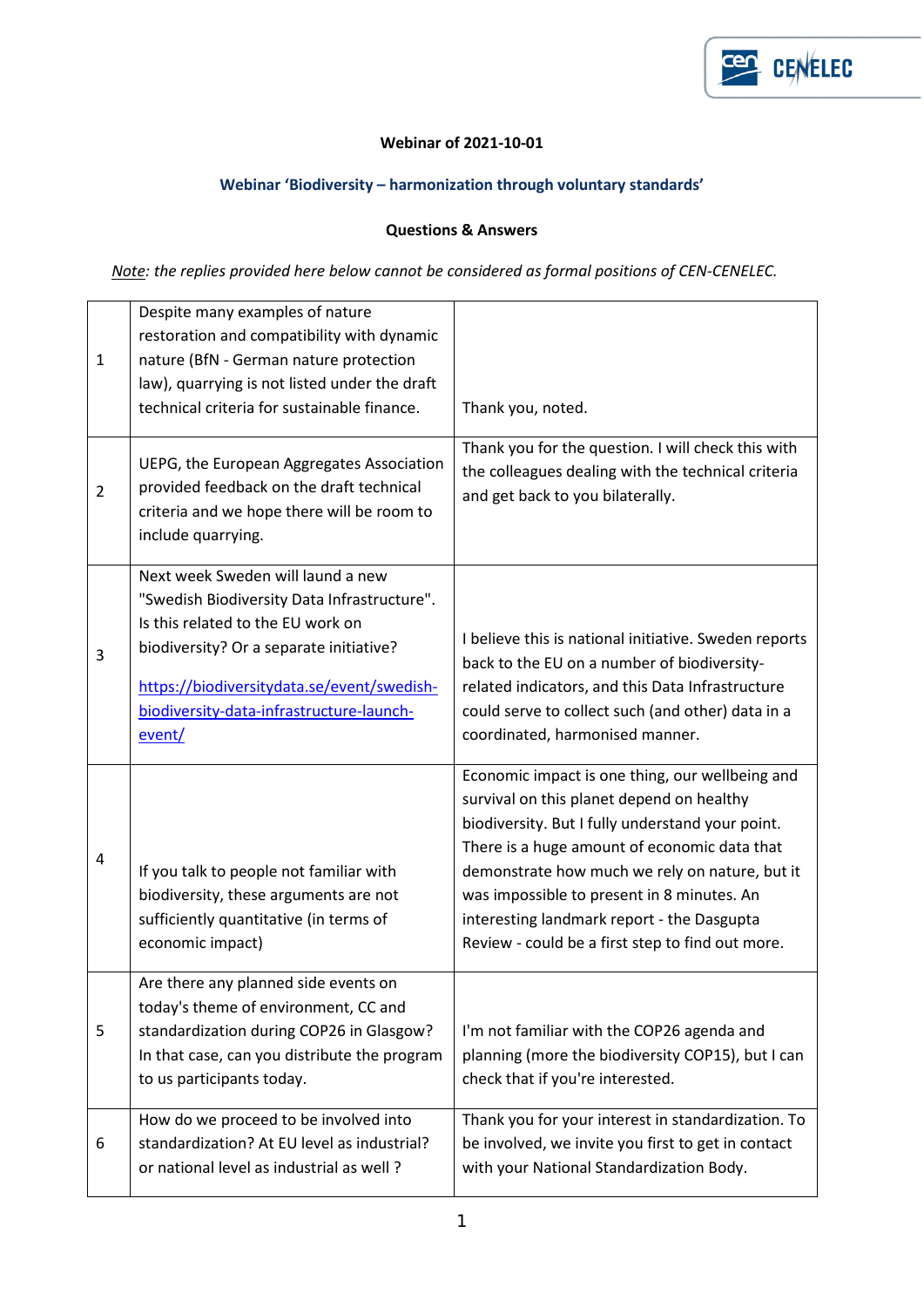

|                |                                                                                                                                                                                                                                                                                                                                                                                                                                                                | Work is ongoing in ISO on this issue.                                                                                                                                                                                                                                                                                                                                                                                                                                                                               |
|----------------|----------------------------------------------------------------------------------------------------------------------------------------------------------------------------------------------------------------------------------------------------------------------------------------------------------------------------------------------------------------------------------------------------------------------------------------------------------------|---------------------------------------------------------------------------------------------------------------------------------------------------------------------------------------------------------------------------------------------------------------------------------------------------------------------------------------------------------------------------------------------------------------------------------------------------------------------------------------------------------------------|
| $\overline{7}$ | Will there be a CEN Standard for measuring<br>microplastic emissions/pollution?                                                                                                                                                                                                                                                                                                                                                                                | There is also ongoing work at European level<br>within CEN/TC 444 on microplastics<br>measurements in soils.                                                                                                                                                                                                                                                                                                                                                                                                        |
| 8              | I wonder whether ecological connectivity is<br>included in the standards, as I consider the<br>connectivity key for maintaining the flow of<br>ecosystem services, adaptation to climate<br>change, support for biodiversity etc.                                                                                                                                                                                                                              | I agree, it is essential, in particular in light of<br>climate change-related species migration, and it<br>should be included.                                                                                                                                                                                                                                                                                                                                                                                      |
| 9              | I know the Dasgupta Report, of course. And<br>I am aware that 8 minutes are very short.<br>But I simply wanted to point out, that to<br>make biodiversity conservation a<br>mainstream topic like climate (and in my<br>opinion it is far more relevant), the<br>economic impact has to be stressed way<br>more in everyday's discussion.                                                                                                                      | See reply 4.                                                                                                                                                                                                                                                                                                                                                                                                                                                                                                        |
| 10             | Currently my company does not focus on<br>biodiversity issue as our main business is to<br>produce material which is installed in final<br>product, we do not own facilities which<br>violate nature. But I assume in the near<br>future biodiversity will be focal point for all<br>organization regardless of type, size, due to<br>the fact that we will need to take all supply<br>chains into consideration for biodiversity<br>protection. Am I correct? | We do aim to look at entire value chains,<br>including from the biodiversity perspective. We<br>are conducting some (voluntary, for the time<br>being) work with leading businesses on how to<br>account for their impacts and dependencies on<br>biodiversity, and this looks at the whole value<br>chain (often located in different regions of the<br>world). Also, a new law on deforestation-free<br>products will take this aspect into consideration<br>(adoption planned by end 2021).                      |
| 11             | Why is the US not involved? Do they do<br>something else?                                                                                                                                                                                                                                                                                                                                                                                                      | The United States did not wish to join ISO/TC 331<br>considering that biodiversity is the responsibility<br>of ISO/TC 207 on environmental management.<br>ISO/TC 331 Biodiversity has been created<br>because it did not exist a dedicated structure to<br>develop standards in the field of biodiversity, as a<br>"goal in itself".<br>On the one hand, the future standards will offer<br>concrete tools for measuring impacts and<br>dependence on biodiversity alongside<br>environmental management standards. |